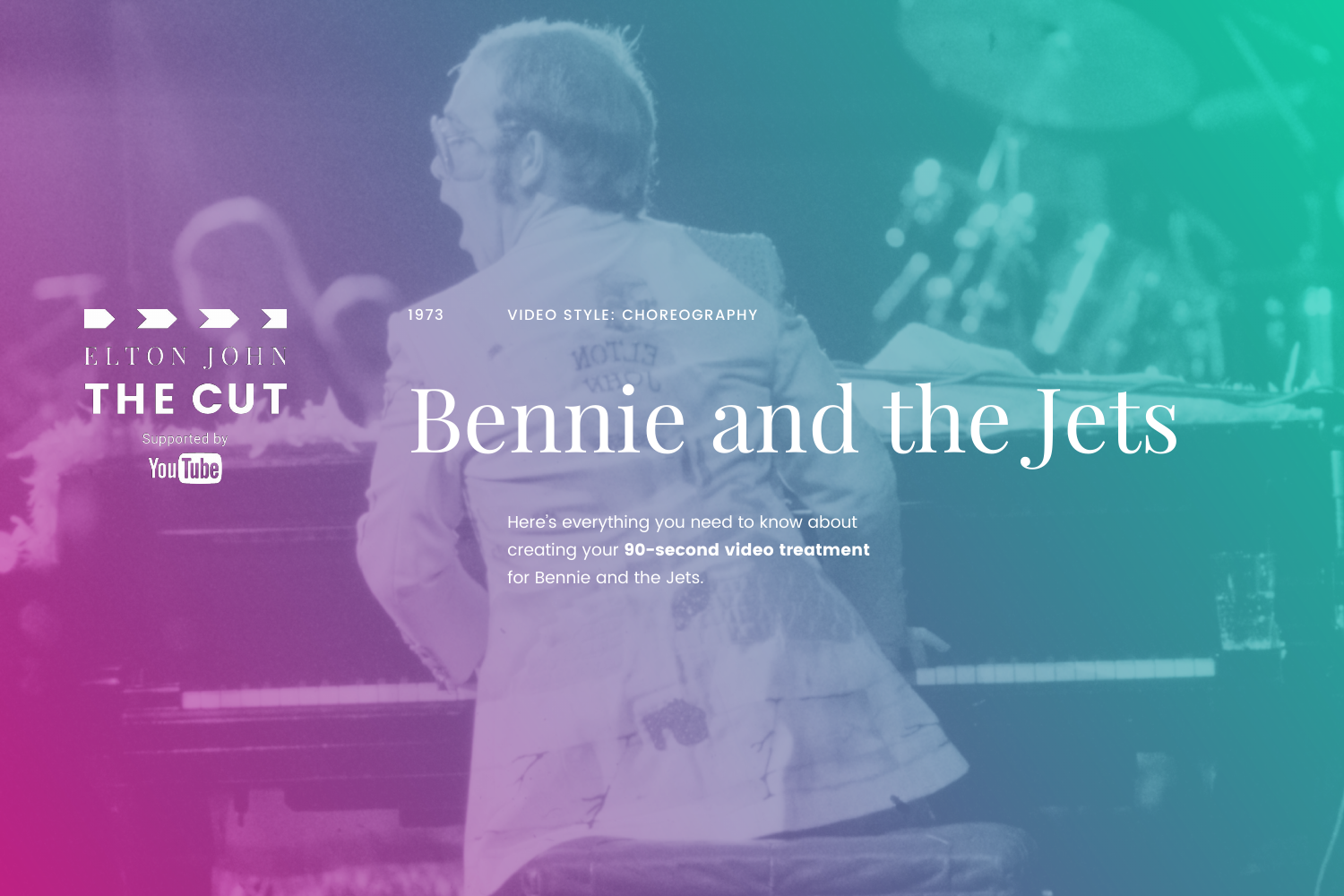You are entering in the Choreography category. Your idea should be based on a dance performance in a style of your choice. It could be a narrative-driven dance piece, a pure performance spectacle or something else entirely. If you are a director we can help pair you with a suitable choreographer and dancers based on your concept. If you are a choreographer you will need to enter your treatment in collaboration with a director as we are unable to pair you with a director to execute your vision.

To create your film, you'll be supplied with a production budget and support from YouTube and Pulse Films. This will cover one day's shooting and a limited number of dance rehearsals, so keep this in mind when coming up with your idea.

Winning entries will be premiered on YouTube in the summer of 2017, and winners will receive a prize fund of \$10,000 USD to support future creative projects.

When coming up with your concept, please bear in mind Elton John will not be available to appear in any of the music videos.

Download the audio clip from the Elton John: The Cut website.

Watch 'The song's story' and 'How to create a video treatment' films.

Collect relevant visual references or prepare sketches.







- 1. Start with a brief overview of your idea.
- 2. Take us through the narrative of the music video. If your idea is more conceptual, describe clearly how it relates to the song.
- 3. Are there any key lyrics or musical elements you want to anchor your concept to?
- 4. Bring your idea to life with supporting visual research or sketches/ storyboards. Be sure to consider:
	- Do you want to shoot in a studio or on location?
	- If you're shooting in a studio, describe your proposed art direction or set design. Be realistic in terms of scale and build time.
	- If you'd like to shoot on location, explain where and why.
	- Describe the sort of dancers (look, age group, dance style etc.) you would like to cast and why.
	- If wardrobe styling is a significant visual or conceptual element explain how and why.
	- Explain any cinematography or lighting techniques/styles you plan to use and why.
	- If editing plays an important role in the overall look and feel explain how.
- 5. If entering as a pair, explain each of your roles.

## **First things first**

#### **Before creating your treatment**

#### **Creating your treatment**